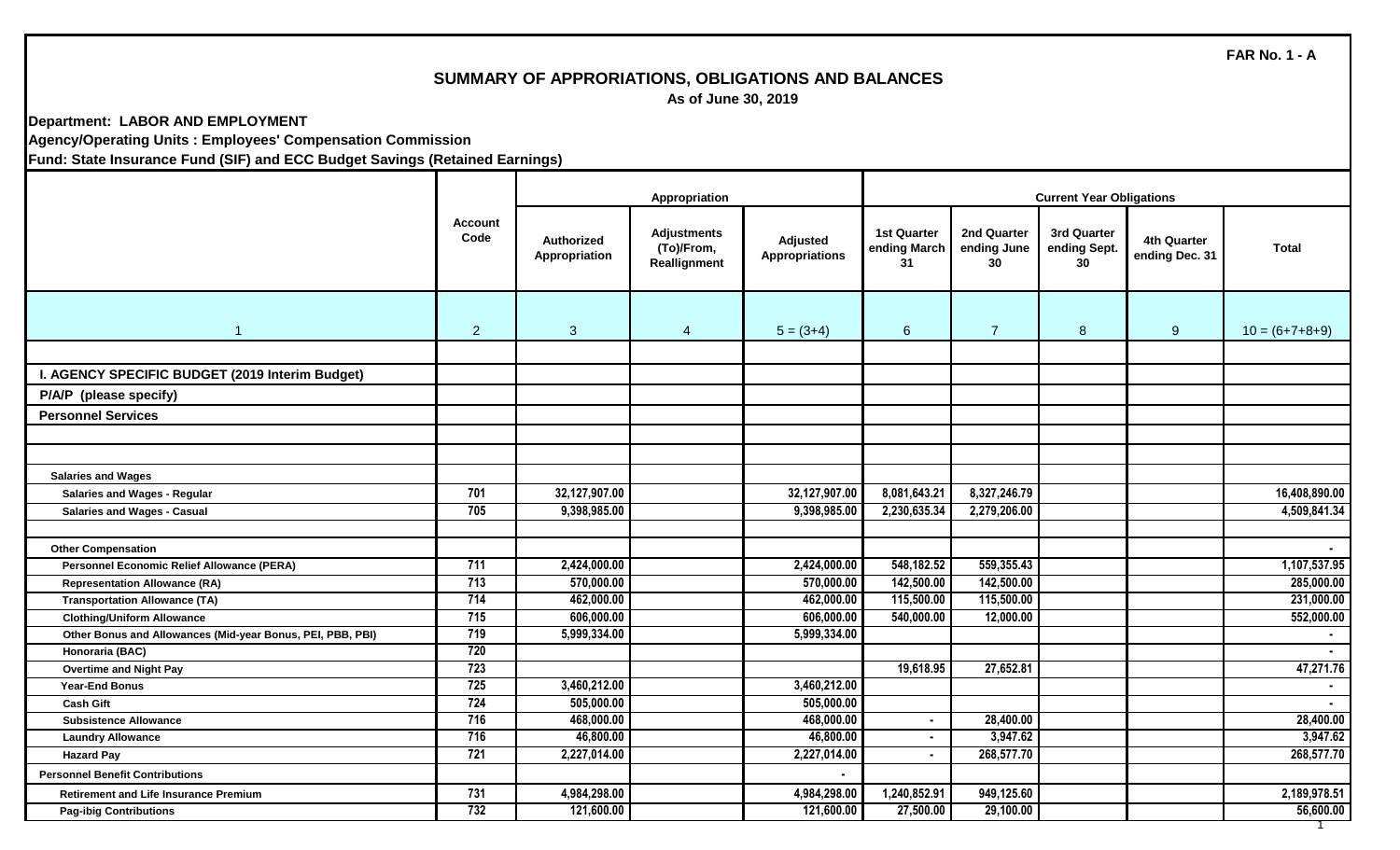## **SUMMARY OF APPRORIATIONS, OBLIGATIONS AND BALANCES**

 **As of June 30, 2019**

**Department: LABOR AND EMPLOYMENT Agency/Operating Units : Employees' Compensation Commission**

|                                                               |                        |                             | Appropriation                                    |                                   |                                          |                                  |                                   |                               |                  |
|---------------------------------------------------------------|------------------------|-----------------------------|--------------------------------------------------|-----------------------------------|------------------------------------------|----------------------------------|-----------------------------------|-------------------------------|------------------|
|                                                               | <b>Account</b><br>Code | Authorized<br>Appropriation | <b>Adjustments</b><br>(To)/From,<br>Reallignment | Adjusted<br><b>Appropriations</b> | <b>1st Quarter</b><br>ending March<br>31 | 2nd Quarter<br>ending June<br>30 | 3rd Quarter<br>ending Sept.<br>30 | 4th Quarter<br>ending Dec. 31 | <b>Total</b>     |
| $\blacktriangleleft$                                          | $\overline{2}$         | $\mathbf{3}$                | $\overline{4}$                                   | $5 = (3+4)$                       | 6                                        | $\overline{7}$                   | 8                                 | 9                             | $10 = (6+7+8+9)$ |
| <b>Philhealth Contributions</b>                               | 733                    | 428,250.00                  |                                                  | 428,250.00                        | 74,393.25                                | 154,916.69                       |                                   |                               | 229,309.94       |
| <b>EC Contributions</b>                                       | 734                    | 121,600.00                  |                                                  | 121,600.00                        | 27,500.00                                | 29,100.00                        |                                   |                               | 56,600.00        |
| <b>Other Personnel Benefits</b>                               |                        |                             |                                                  |                                   |                                          |                                  |                                   |                               |                  |
| <b>Terminal Leave Benefits</b>                                | 742                    | 2,685,000.00                |                                                  | 2,685,000.00                      |                                          |                                  |                                   |                               |                  |
| <b>Accrual of Employee Benefit Payable</b>                    |                        |                             |                                                  |                                   |                                          |                                  |                                   |                               |                  |
| Other Personnel Benefits (Rice, Per Diem of Board, CN A 2018) | 749                    | 711,000.00                  |                                                  | 711,000.00                        | 2,313,250.00                             | 3,570,914.06                     |                                   |                               | 5,884,164.06     |
|                                                               |                        |                             |                                                  |                                   |                                          |                                  |                                   |                               |                  |
| <b>Total Personal Services</b>                                |                        | 67,347,000.00               |                                                  | 67,347,000.00                     | 15,361,576.18                            | 16,497,542.70                    | $\blacksquare$                    | $\blacksquare$                | 31,859,118.88    |
| <b>Maintenance &amp; Other Operating Expenses</b>             |                        |                             |                                                  |                                   |                                          |                                  |                                   |                               |                  |
| <b>Travelling Expenses</b>                                    |                        |                             |                                                  |                                   |                                          |                                  |                                   |                               |                  |
| <b>Travel Expenses-Local</b>                                  | 751                    | 6,787,994.00                |                                                  | 6,787,994.00                      | 1,656,927.33                             | 1,547,607.19                     |                                   |                               | 3,204,534.52     |
| <b>Travel Expenses-Foreign</b>                                | 752                    | 1,000,000.00                |                                                  | 1,000,000.00                      | 115,990.47                               | 46,456.97                        |                                   |                               | 162,447.44       |
| <b>Training and Scholarship Expenses</b>                      |                        |                             |                                                  |                                   |                                          |                                  |                                   |                               |                  |
| <b>Training Expenses (Including MOA, Contract, CA)</b>        | 753                    | 19,552,109.00               |                                                  | 19,552,109.00                     | 3,675,853.90                             | 5,695,068.75                     |                                   |                               | 9,370,922.65     |
| <b>Supplies and Materials Expenses</b>                        |                        |                             |                                                  |                                   |                                          |                                  |                                   |                               |                  |
| <b>Office Supplies Expenses</b>                               | 755                    | 1,625,717.00                |                                                  | 1,625,717.00                      | 286,629.25                               | 206,047.91                       |                                   |                               | 492,677.16       |
| Other Office Supplies Expenses - IT (PS)                      | 765                    | 2,506,025.00                |                                                  | 2,506,025.00                      | 164,109.12                               | 551,425.84                       |                                   |                               | 715,534.96       |
| Semi-Expendable - Mach.& Off. Equipment                       | OE                     | 402,330.00                  |                                                  | 402,330.00                        |                                          | 145,250.00                       |                                   |                               | 145,250.00       |
| Semi-Expendable - Info. Technology                            | $\mathsf{I}$           |                             |                                                  |                                   |                                          |                                  |                                   |                               |                  |
| Semi-Expendable - Office Medical Eqpt.                        | <b>OME</b>             |                             |                                                  |                                   |                                          |                                  |                                   |                               |                  |
| Semi-Expendable - Furniture & Fixtures                        | FF                     | 449,970.00                  |                                                  | 449,970.00                        | 21,998.00                                | 93,722.00                        |                                   |                               | 115,720.00       |
| Fuel, Oil and Lubricants Expenses                             | 761                    | 500,000.00                  |                                                  | 500,000.00                        | 80,467.56                                | 107,879.56                       |                                   |                               | 188,347.12       |
| <b>Textbooks and Instructional Materials</b>                  | 763                    | 5,000.00                    |                                                  | 5,000.00                          |                                          | 1,700.00                         |                                   |                               | 1,700.00         |
| <b>Utility Expenses</b>                                       |                        |                             |                                                  |                                   |                                          |                                  |                                   |                               |                  |
| <b>Water Expenses</b>                                         | 766                    | 636,000.00                  |                                                  | 636,000.00                        | 39,309.13                                | 159,099.69                       |                                   |                               | 198,408.82       |
| <b>Electricity Expenses</b>                                   | 767                    | 3,363,500.00                |                                                  | 3,363,500.00                      | 825,983.06                               | 1,569,651.23                     |                                   |                               | 2,395,634.29     |
| <b>Communication Expenses</b>                                 |                        |                             |                                                  |                                   |                                          |                                  |                                   |                               |                  |
| <b>Postage and Deliveries (Philippine Postal)</b>             | 771                    | 719,000.00                  |                                                  | 719,000.00                        | 166,261.30                               | 33,889.76                        |                                   |                               | 200,151.06       |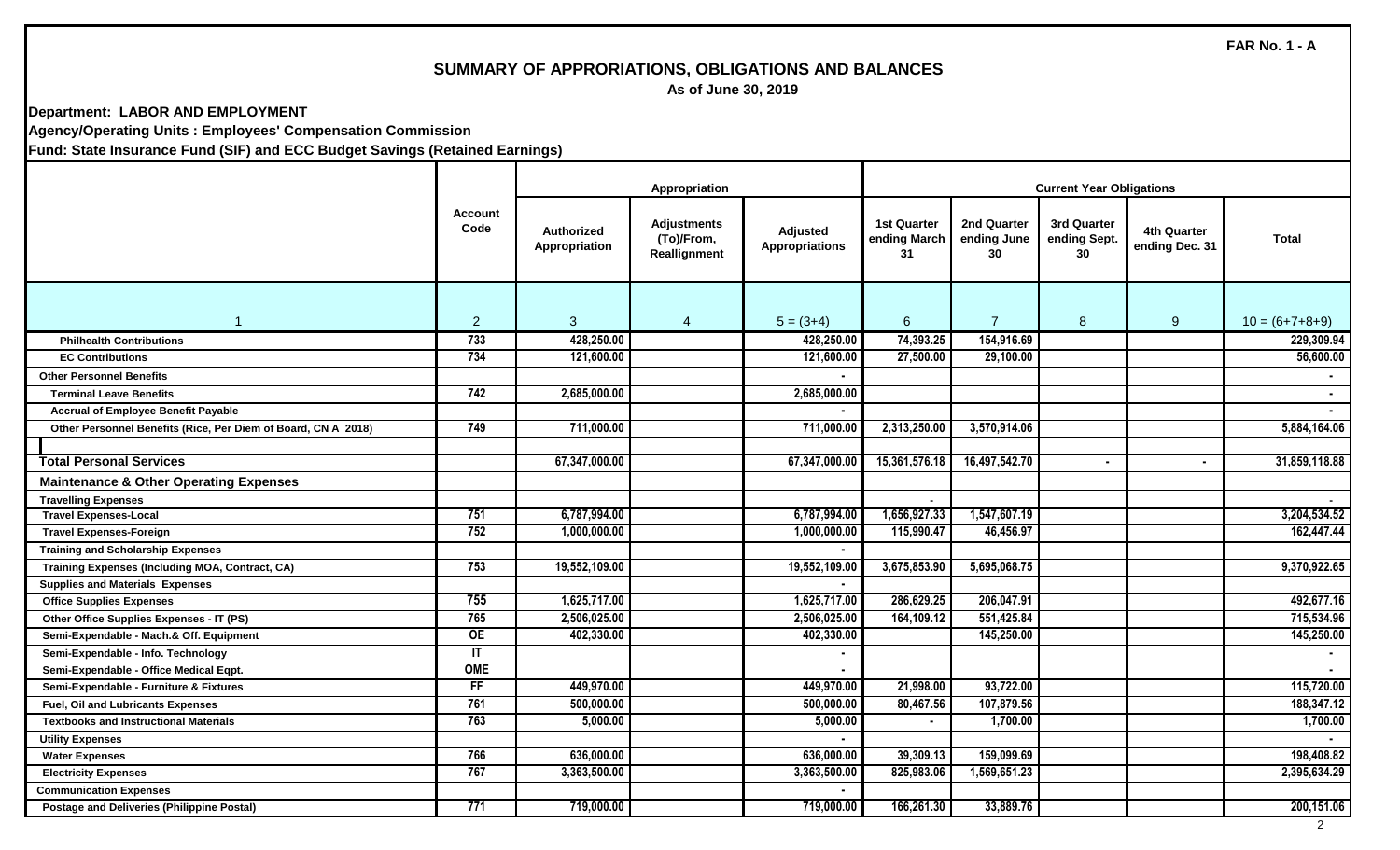# **SUMMARY OF APPRORIATIONS, OBLIGATIONS AND BALANCES**

 **As of June 30, 2019**

#### **Department: LABOR AND EMPLOYMENT Agency/Operating Units : Employees' Compensation Commission**

|                                                              |                        |                                    | Appropriation                                    |                                   | <b>Current Year Obligations</b>          |                                         |                                   |                               |                  |  |
|--------------------------------------------------------------|------------------------|------------------------------------|--------------------------------------------------|-----------------------------------|------------------------------------------|-----------------------------------------|-----------------------------------|-------------------------------|------------------|--|
|                                                              | <b>Account</b><br>Code | <b>Authorized</b><br>Appropriation | <b>Adjustments</b><br>(To)/From,<br>Reallignment | Adjusted<br><b>Appropriations</b> | <b>1st Quarter</b><br>ending March<br>31 | <b>2nd Quarter</b><br>ending June<br>30 | 3rd Quarter<br>ending Sept.<br>30 | 4th Quarter<br>ending Dec. 31 | Total            |  |
|                                                              | $\overline{2}$         | $\mathbf{3}$                       | $\overline{4}$                                   | $5 = (3+4)$                       | 6                                        | $\overline{7}$                          | 8                                 | 9                             | $10 = (6+7+8+9)$ |  |
| Telephone Expenses-Landline/Mobile (Main and REUs)           | 772/773                | 2,056,000.00                       |                                                  | 2,056,000.00                      | 360,834.19                               | 414,551.28                              |                                   |                               | 775,385.47       |  |
| <b>Internet Subscription Expenses</b>                        | 774                    | 600,000.00                         |                                                  | 600,000.00                        | 87,120.00                                | 86,874.12                               |                                   |                               | 173,994.12       |  |
| Cable, Sattelite & Telegraph & Radio Expenses                | 775                    |                                    |                                                  |                                   |                                          |                                         |                                   |                               |                  |  |
| Membership Dues and Contribution to Organization             | 778                    | 100,000.00                         |                                                  | 100,000.00                        |                                          |                                         |                                   |                               |                  |  |
| <b>Confidential, Intelligence and Extraordinary Expenses</b> |                        |                                    |                                                  |                                   |                                          |                                         |                                   |                               |                  |  |
| <b>Extraordinary Expenses</b>                                | 883                    | 117,600.00                         |                                                  | 117,600.00                        | 31,910.06                                | 58,633.14                               |                                   |                               | 90,543.20        |  |
| <b>Professional Services</b>                                 |                        |                                    |                                                  |                                   |                                          |                                         |                                   |                               |                  |  |
| <b>Legal Services</b>                                        | 791                    | 180,000.00                         |                                                  | 180,000.00                        | 20,000.00                                | 15,000.00                               |                                   |                               | 35,000.00        |  |
| <b>Auditing Services</b>                                     | 792                    | 2,778,886.00                       |                                                  | 2,778,886.00                      |                                          |                                         |                                   |                               |                  |  |
| <b>Other Professional Services</b>                           | 799                    | 12,624,768.00                      |                                                  | 12,624,768.00                     | 672,617.66                               | 1,912,848.86                            |                                   |                               | 2,585,466.52     |  |
| <b>General Services</b>                                      |                        |                                    |                                                  |                                   |                                          |                                         |                                   |                               |                  |  |
| <b>General Services (SPES Program)</b>                       | 795                    | 415,495.00                         |                                                  | 415,495.00                        |                                          |                                         |                                   |                               |                  |  |
| <b>Janitorial Services</b>                                   | 796                    | 3,860,000.00                       |                                                  | 3,860,000.00                      | 570,514.26                               | 1,183,423.13                            |                                   |                               | 1,753,937.39     |  |
| <b>Security Services</b>                                     | 797                    | 3,703,800.00                       |                                                  | 3,703,800.00                      | 814,187.05                               | 975,525.46                              |                                   |                               | 1,789,712.51     |  |
| <b>Repairs and Maintenance</b>                               |                        |                                    |                                                  |                                   |                                          |                                         |                                   |                               |                  |  |
| Repairs & Maintenance - Buildings & Other Structures         | 811                    | 640,000.00                         |                                                  | 640,000.00                        | 42,720.01                                | 249,843.00                              |                                   |                               | 292,563.01       |  |
| Repairs & Maintenance - Office Equipment                     | 821                    | 70,000.00                          |                                                  | 70,000.00                         | 19,781.69                                | 19,173.32                               |                                   |                               | 38,955.01        |  |
| Repairs & Maintenance - Office Furnitures                    | 822                    |                                    |                                                  |                                   |                                          |                                         |                                   |                               |                  |  |
| Repairs & Maintenance - IT Equipment                         | 823                    | 600,000.00                         |                                                  | 600,000.00                        |                                          | 33,279.77                               |                                   |                               | 33,279.77        |  |
| Repairs & Maintenance - Motor Vehicle                        | 841                    | 500,000.00                         |                                                  | 500,000.00                        | 182,988.70                               | 23,966.82                               |                                   |                               | 206,955.52       |  |
|                                                              |                        |                                    |                                                  | $\blacksquare$                    |                                          |                                         |                                   |                               |                  |  |
| <b>Donation</b>                                              | 878                    | 350,000.00                         |                                                  | 350,000.00                        |                                          | 204,950.00                              |                                   |                               | 204,950.00       |  |
| <b>Miscellaneous Expenses</b>                                | 884                    | 762,000.00                         |                                                  | 762,000.00                        | 17,400.00                                | 33,841.50                               |                                   |                               | 51,241.50        |  |
| <b>Taxes, Insurance Premiums and Other Fees</b>              | 891                    | 100,000.00                         |                                                  | 100,000.00                        |                                          |                                         |                                   |                               |                  |  |
| <b>Fidelity Bond Premiums</b>                                | 892                    | 50,000.00                          |                                                  | 50,000.00                         | 11,972.86                                | 11,893.70                               |                                   |                               | 23,866.56        |  |
| <b>Insurance Expenses</b>                                    | 893                    | 85,000.00                          |                                                  | 85,000.00                         | 21,280.22                                | 20,606.82                               |                                   |                               | 41,887.04        |  |
| <b>Other Maintenance and Operating Expenses</b>              |                        |                                    |                                                  |                                   |                                          |                                         |                                   |                               |                  |  |
| <b>Advertising Expenses</b>                                  | 780                    | 50,183,800.00                      |                                                  | 50,183,800.00                     | 134,973.64                               | 1,500,908.31                            |                                   |                               | 1,635,881.95     |  |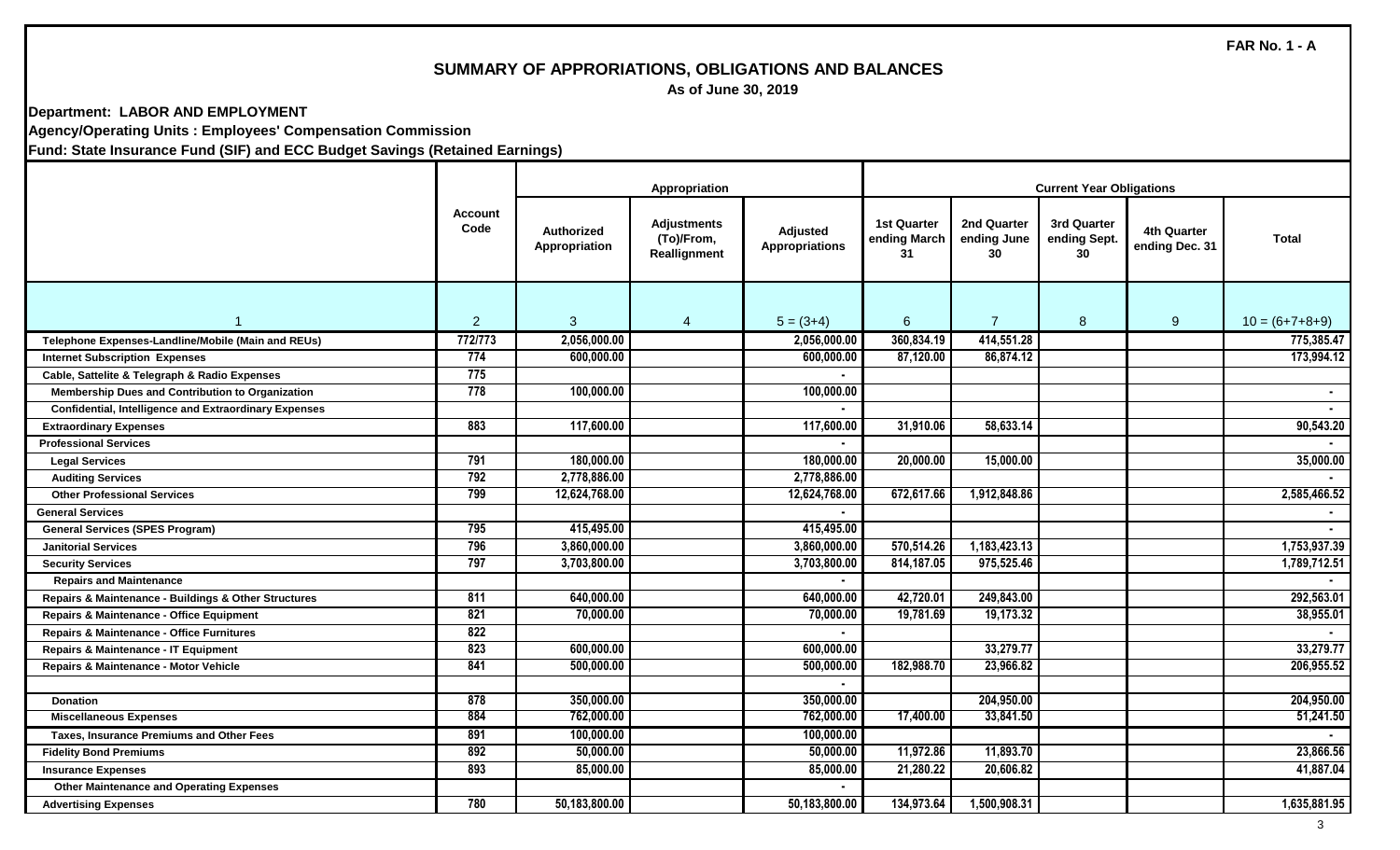# **SUMMARY OF APPRORIATIONS, OBLIGATIONS AND BALANCES**

 **As of June 30, 2019**

**Department: LABOR AND EMPLOYMENT Agency/Operating Units : Employees' Compensation Commission**

|                                                    |                        |                             | Appropriation                                    |                                   |                                          |                                  |                                   |                               |                  |
|----------------------------------------------------|------------------------|-----------------------------|--------------------------------------------------|-----------------------------------|------------------------------------------|----------------------------------|-----------------------------------|-------------------------------|------------------|
|                                                    | <b>Account</b><br>Code | Authorized<br>Appropriation | <b>Adjustments</b><br>(To)/From,<br>Reallignment | Adjusted<br><b>Appropriations</b> | <b>1st Quarter</b><br>ending March<br>31 | 2nd Quarter<br>ending June<br>30 | 3rd Quarter<br>ending Sept.<br>30 | 4th Quarter<br>ending Dec. 31 | Total            |
| $\blacktriangleleft$                               | $\overline{2}$         | 3                           | $\overline{4}$                                   | $5 = (3+4)$                       | 6                                        | $\overline{7}$                   | $\boldsymbol{8}$                  | 9                             | $10 = (6+7+8+9)$ |
| <b>Printing and Publication Expenses</b>           | 781                    | 2,855,525.00                |                                                  | 2,855,525.00                      |                                          | 336,500.00                       |                                   |                               | 336,500.00       |
| <b>Representation Expenses</b>                     | 783                    | 7,275,290.00                |                                                  | 7,275,290.00                      | 2,914,325.58                             | 3,096,724.91                     |                                   |                               | 6,011,050.49     |
| <b>Transportation and Delivery</b>                 | 784                    | 120,000.00                  |                                                  | 120,000.00                        | 6,703.00                                 | 12,200.00                        |                                   |                               | 18,903.00        |
| <b>Rent/Lease Expenses</b>                         | 782                    | 1,330,000.00                |                                                  | 1,330,000.00                      | 386,810.60                               | 498,561.16                       |                                   |                               | 885,371.76       |
| <b>Subscription Expenses</b>                       | 786                    | 70,000.00                   |                                                  | 70,000.00                         | 7,888.00                                 | 11,994.00                        |                                   |                               | 19,882.00        |
| <b>Other Maintenance and Operating Expenses</b>    | 969                    | 1,169,191.00                |                                                  | 1,169,191.00                      | 909,270.00                               | 48,265.25                        |                                   |                               | 957,535.25       |
| <b>Bank Charges</b>                                |                        |                             |                                                  |                                   |                                          |                                  |                                   |                               |                  |
| <b>Total MOOE</b>                                  |                        | 130,145,000.00              |                                                  | 130,145,000.00                    | 14,246,826.64                            | 20,907,363.45                    |                                   |                               | 35,154,190.09    |
| <b>Capital Outlays</b>                             |                        |                             |                                                  |                                   |                                          |                                  |                                   |                               |                  |
| Office Equipment                                   | 221                    | 235,000.00                  |                                                  | 235,000.00                        |                                          |                                  |                                   |                               | $\blacksquare$   |
| Information and Communication Technology Equipment | 223                    | 2,101,000.00                |                                                  | 2,101,000.00                      |                                          | 31,200.00                        |                                   |                               | 31,200.00        |
| Motor Vehicle                                      | 241                    | 4,500,000.00                |                                                  | 4,500,000.00                      |                                          |                                  |                                   |                               |                  |
| <b>Other Machineries</b>                           | 240                    | 240,000.00                  |                                                  | 240,000.00                        |                                          |                                  |                                   |                               |                  |
| <b>Total Capital Outlay</b>                        |                        | 7,076,000.00                | $\blacksquare$                                   | 7,076,000.00                      |                                          | 31,200.00                        |                                   |                               | 31,200.00        |
| <b>TOTAL CURRENT YEAR BUDGET/APPROPRIATION</b>     |                        |                             |                                                  |                                   | 29,608,402.82                            | 37,404,906.15                    |                                   |                               | 67,044,508.97    |
| II. PRIOR YEARS' BUDGET/CONTINUING APPROPRIATION   |                        |                             |                                                  |                                   |                                          |                                  |                                   |                               |                  |
| <b>Capital Outlays</b>                             |                        |                             |                                                  |                                   |                                          |                                  |                                   |                               |                  |
| Office Building (Renovation)                       | 211                    | 10,100,000.00               |                                                  | 10,100,000.00                     | 3,881,080.52                             |                                  |                                   |                               | 3,881,080.52     |
| Office Equipment                                   | $\overline{221}$       | 5,851,445.00                |                                                  | 5,851,445.00                      |                                          |                                  |                                   |                               |                  |
| Information and Communication Technology Equipment | 223                    | 4,452,555.00                |                                                  | 4,452,555.00                      | 1,878,990.00                             |                                  |                                   |                               | 1,878,990.00     |
| <b>Other Machineries</b>                           | 240                    | 776,000.00                  |                                                  | 776,000.00                        |                                          |                                  |                                   |                               | $\sim$           |
| Motor Vehicle                                      | 241                    |                             |                                                  |                                   |                                          |                                  |                                   |                               |                  |
| <b>Furniture and Fixture</b>                       | $\overline{222}$       | 1,600,000.00                |                                                  | 1,600,000.00                      |                                          |                                  |                                   |                               |                  |
| Total PRIOR YEAR'S BUDGET/CONTINUING APPROPRIATION |                        | 22,780,000.00               | $\blacksquare$                                   | 22,780,000.00                     | 5,760,070.52                             |                                  |                                   | $\blacksquare$                | 5,760,070.52     |
| <b>GRAND TOTAL</b>                                 |                        |                             |                                                  |                                   |                                          |                                  |                                   |                               |                  |
|                                                    |                        | 227,348,000.00              | $\blacksquare$                                   | 227,348,000.00                    |                                          | 35,368,473.34 37,436,106.15      |                                   | $\blacksquare$                | 72,804,579.49    |